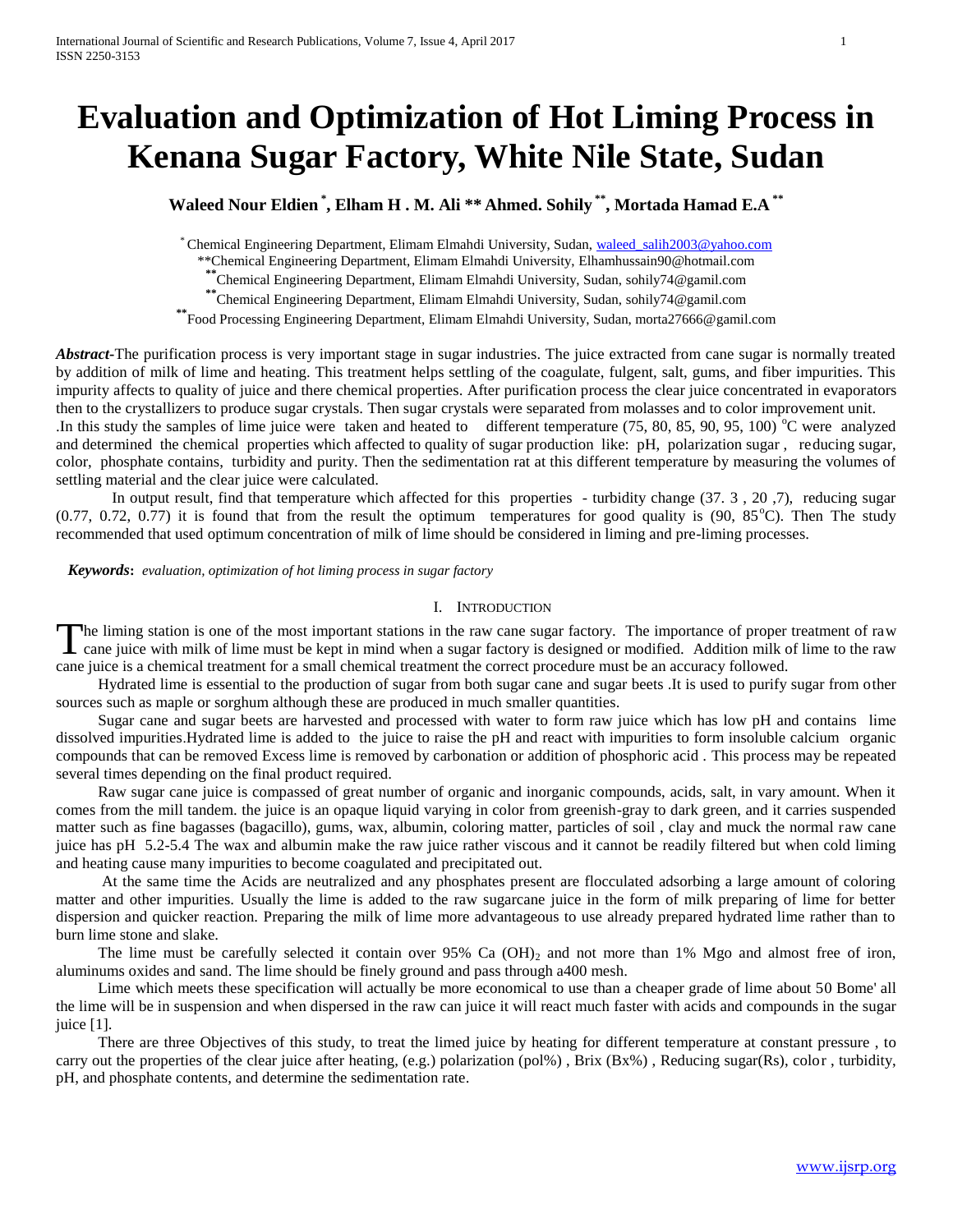#### II. MATERIALS AND METHODS

The cane juice comes from the mills contains many soluble and insoluble impurities it is turbid and viscous in nature, and is not fit to be worked for white sugar manufactory without suitable chemical treatment of it, it is necessary to remove the maximum quantity of impurities from the expressed juice at the earlier stags to be obtained pure crystallize sugar.

The clarification of juice is done for two purposes that are: removal of impurities and bleaching effects

# *Removal of impurities*

To precipitate dissolved inorganic non-sugar present in the juice in colloidal state there by to increase the percentage of available or crystailizable sugar. To separate insoluble solid matters suspended in the juice in colloidal state rendering the juice opaque viscous and dark in co lour. These impurities cannot be separated by simple filtration of the raw juice but are separated along with non-sugar precipitated by the action of lime and heat. [2]

# *Bleaching effects*

After the impurities are removed by the chemical treatment of juice, bleaching is done to render the juice brilliant and light in color this process is necessary for the manufacture of white sugar but is not of much importance for the raw sugar Sulphur dioxide is the chief bleaching agent used in sugar house practice [3].

# *Methods of clarification process*

The nature of the chemical treatment of the juice is determined by two considerations:

- The quality of juice to be treated

- The quality of sugar to be produced (raw sugar , white consumption sugar , refined sugar)

#### *Defecation process*

Three methods for the manufacture of raw sugar from cane these are classified as Simple defecation, compound defecation, neutral defecation Action of lime on cane juice in the defecation process

- It eliminates free organic acids (oxalic, tartaric, etc)

- The following non sugars are insoluble albumen both soluble and insoluble forms acid phosphates as tribasic phosphates Colorings substance anthocyanin (a small percentage) Nitrogenous compounds about 50-60% of the total Pectin a small percentage Gum (xylan) none of the cane juice gums the purification is physical in nature and the precipitate formed readily entraps the suspended impurities and brings them down. There is a small purity rise of 0.7 to 1.0 units due to removal of the non sugar and colloids in lesser proportion. *Simple defecation*

Lime and heat are only used in this process, methods commonly followed are classified according to manner lime and heat is used. These are Liming in cold juice, liming hot juice, fractional liming with double heating, java method

#### *Liming in cold juice (lime –heat method)*

Milk of lime is added to the cold raw juice, as expressed from the mills in sufficient quantity so as to make the juice distinctly alkaline. The pH of treated juice may go up to 8.0-8.4 the criterion to judge the optimum quantity of lime required should be form the pH of clarified juice which should be about 7.2. The juice is then heated to  $101.1^{\circ}$ C or higher and allowed to settle, the clear juice is decanted of and muddy juice filtered The clear filtered juice is mixed with the clarified juice and concentrated in the multiple effect evaporator. In the case of vacuum filter the cloudy juice is mixed with the raw juice.

With the growth of technical knowledge liming in hot juice and fractional liming with double heating has come into practice. *Liming in hot juice (heat-lime method)*

This is modification of original system of liming in cold juice .The precipitate is more flocculent when lime is added in hot juice and its settling qualities also improve.

Raw juice is first heated to (75-80°C) and milk of lime is added to it in sufficient quantity to raise its pH between 7.8 and 8.0, so as to give to the clarified juice final pH between 6.8 and 7.2 .The lime juice again heated to its boiling point as before  $101.1^{\circ}$ C (minimum) and allowed to settle. The drop in pH between the hot limed juice and the clarified juice in this case is less when comp red with drop in case of original cold liming method this is due to the fact that by heating raw juice alone, certain colloids coagulate without the addition of lime [4]. made experiments in java and showed that heating juices alone to 80oC caused the precipitate of 1.4 grams of organic matter per liter of juice.

# *Fractional liming with double heating*

This process is intended to treat refractory juices when ordinary liming becomes in efficient. In this system lime is added in two fractions and the juice is heated twice:

- Lime is added first in raw juice at ordinary temperature and a pH between 6.2 and 6.6 is maintained.
- Heat the partially limed juice to  $71.1$ -79.4 $\textdegree$ C
- Add second dose of lime and pH between 7.6 and 8.2 (maximum) is maintained.
- Heat again to a temperature between  $101.7^{\circ}$ C and  $104.4^{\circ}$ C.
- Allow the juice to settle.

#### *Advantages:*

This procedure has the superiority over cold liming system in the following way.

- Settling is rapid.
- Scum formation is less.
- The clarified juice is much more brilliant.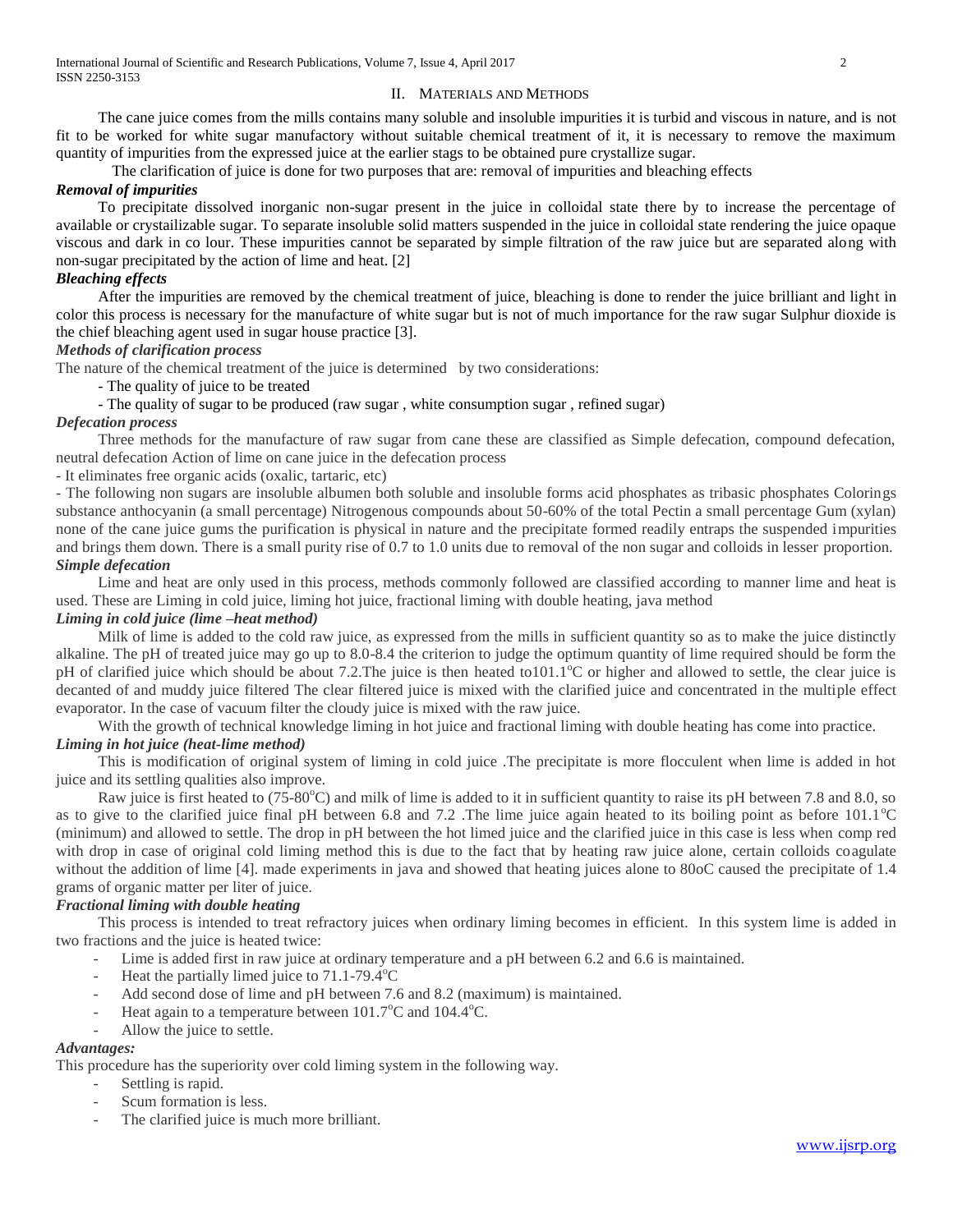International Journal of Scientific and Research Publications, Volume 7, Issue 4, April 2017 3 ISSN 2250-3153

- The mud filters better, giving dry and porous cakes.
- The nitrogenous colloid are separated to a much greater extent, about 80% instead of 50%
- Waxes are eliminated in much greater proportion, about 90% instead of 70% in the case of cold –liming method.

The following materials which were used in this study were collected from Kenana Sugar Factory (K.S.F) used Sugar cane lime juice. And determined the properties which affected to the quality of produce sugar according to (ICUMSA ) [5]. International commission uniform methods of sugar analysis and South African Sugar Technologist's Association methods were used [6].to determined the properties which affected to the quality of sugar like : polarization sugar (poll), Reducing sugar (RS). Turbidity, color phosphate contents, Brix, pH and determined the sedimentation rate. Then output results of optimum properties at various temperatures.

# III. RESULT AND DISCUSSION

The following tables shows the result of clear juice samples after added 2ml separn at different temperatures:

| <b>Propertie</b>              | Value at      | Value at      | Value at      | Value at      | Value at      | Value at       |
|-------------------------------|---------------|---------------|---------------|---------------|---------------|----------------|
| s                             | temp.75 $^0C$ | temp.80 $^0C$ | temp.85 $^0C$ | temp.90 $^0C$ | temp.95 $^0C$ | temp.100 $^0C$ |
| рH                            | 7.84          | 7.81          | 7.70          | 7.67          | 7.72          | 7.54           |
| Bx                            | 13.24         | 13.31         | 13.53         | 13.64         | 13.72         | 13.83          |
| Pol                           | 11.6          | 11.75         | 11.16         | 11.38         | 11.21         | 11.28          |
| P <sub>2</sub> O <sub>5</sub> | 13.6          | 12.7          | 17.2          | 19            | 10.9          | 18.1           |
| <b>RS</b>                     | 0.74          | 0.73          | 0.72          | 0.77          | 0.77          | 0.77           |
| Turbidity                     | 37.3          | 27.6          | 26.8          | 21            | 9             | 7.1            |
| Color                         | 22789.3       | 15469         | 20738.3       | 14258.2       | 19389.76      | 15840.3        |
| Purity%                       | 88            | 84            | 83            | 85            | 85            | 84             |

Table1: Result for properties of clear juice samples

Table2: Relationship between time and T.D.S

| Time(min)                                               | 30  | 60  | 90  | 120 | 150 | 180 | 210 | 240 |
|---------------------------------------------------------|-----|-----|-----|-----|-----|-----|-----|-----|
| Volume of T.D.S (ml) at<br>Temp.26 $\degree$ C          | 190 | 165 | 150 | 140 | 135 | 128 | 125 | 124 |
| Volume of T.D.S (ml) at<br>Temp.75 $\mathrm{^{\circ}C}$ | 135 | 125 | 115 | 110 | 106 | 105 | 105 | 100 |
| Volume of T.D.S (ml) at<br>Temp.85 $\degree$ C          | 148 | 140 | 132 | 128 | 122 | 120 | 120 | 120 |
| Volume of T.D.S (ml) at<br>Temp.90°C                    | 130 | 118 | 110 | 105 | 101 | 100 | 100 | 100 |
| Volume of T.D.S (ml) at<br>Temp.95 $\degree$ C          | 190 | 180 | 168 | 160 | 158 | 152 | 151 | 150 |
| Volume of T.D.S (ml) at<br>Temp.100 $^{\circ}$ C        | 155 | 140 | 135 | 128 | 122 | 121 | 120 | 120 |

Table3: Volume of clear juice after 240min

| Volume of T.D.S(ml)                           | 100 | 120 | 100 | 150 | 100 |
|-----------------------------------------------|-----|-----|-----|-----|-----|
| Volume of clear juice=500-volume of T.D.S(ml) | 400 | 380 | 400 | 350 | 380 |

It is clear that from Figure.1, Figure.2 and table.1shown that:

- PH decreases as temperature increases. The Brix increase as temperature increases.

There no significant change in pol as temperature change but at high temperature this affect for Brix value if it is low Brix and high polarization of sugar this lead to increase value of sugar purity [purity%=[pol/Brix]x100.The turbidity decreases with increases temperature depending to the rat of reaction it rise for temperature .No change for Reducing sugar is this rang of temperatures but if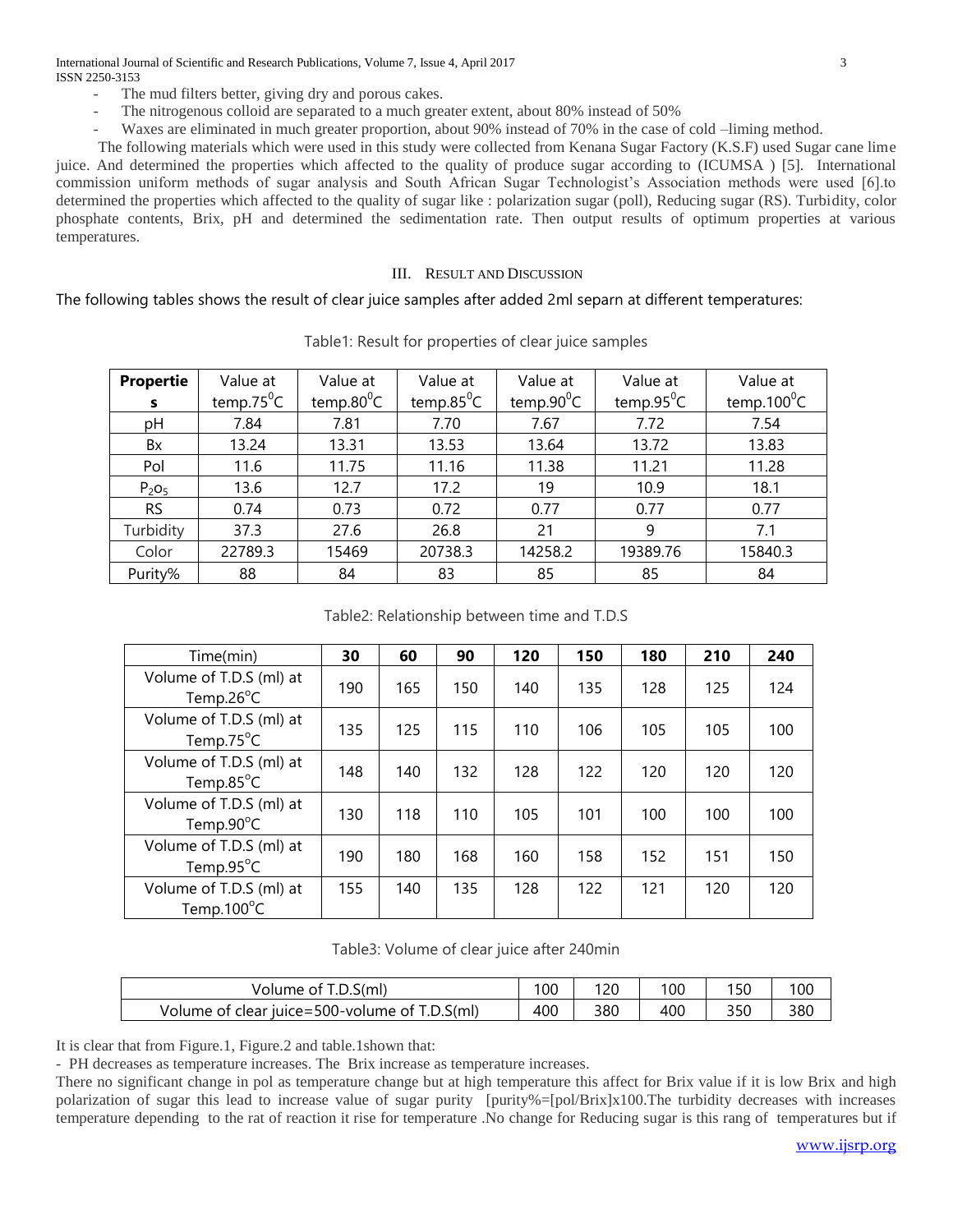it high temperature this lead high value of reducing sugar and that is bad affect for quality of sugar production. The color also depended at Brix factor. There no significant change in phosphate continues as change in temperature but phosphates ( $P_2O_5$ ) are added when it less than optimum required (300ppm).The phosphate reaction with juice leads to the formation of a heavy flocculent precipitate of tri calcium phosphate and removes the other impurities.

From table. 2 and table .3 Volume of turbidity depended at result of reaction (settled material ) at change temperatures ,and it is found that the best result at settling time two hours at temperatures  $(85, 90)$ °C the settling material is const at short time and the clear juice is pure with impurities (settling is raped).



Figure 1: Relationship between temperature, phosphate contains, pH and turbidity



Figure 2: Relationship between temperature, Brix, pol

#### IV. CONCLUSION

This study concluded and recommended for the following points:

- optimum concentration of milk of lime should be used because if the concentration increases this effect not good settling and cause scaling in evaporators and added load to filter and if it is less effect to higher turbidity higher acidity product dusts sugar.

- Clarifiers should be developing and use optimum operation is to be good to decrease the higher quantities of mud carry out.